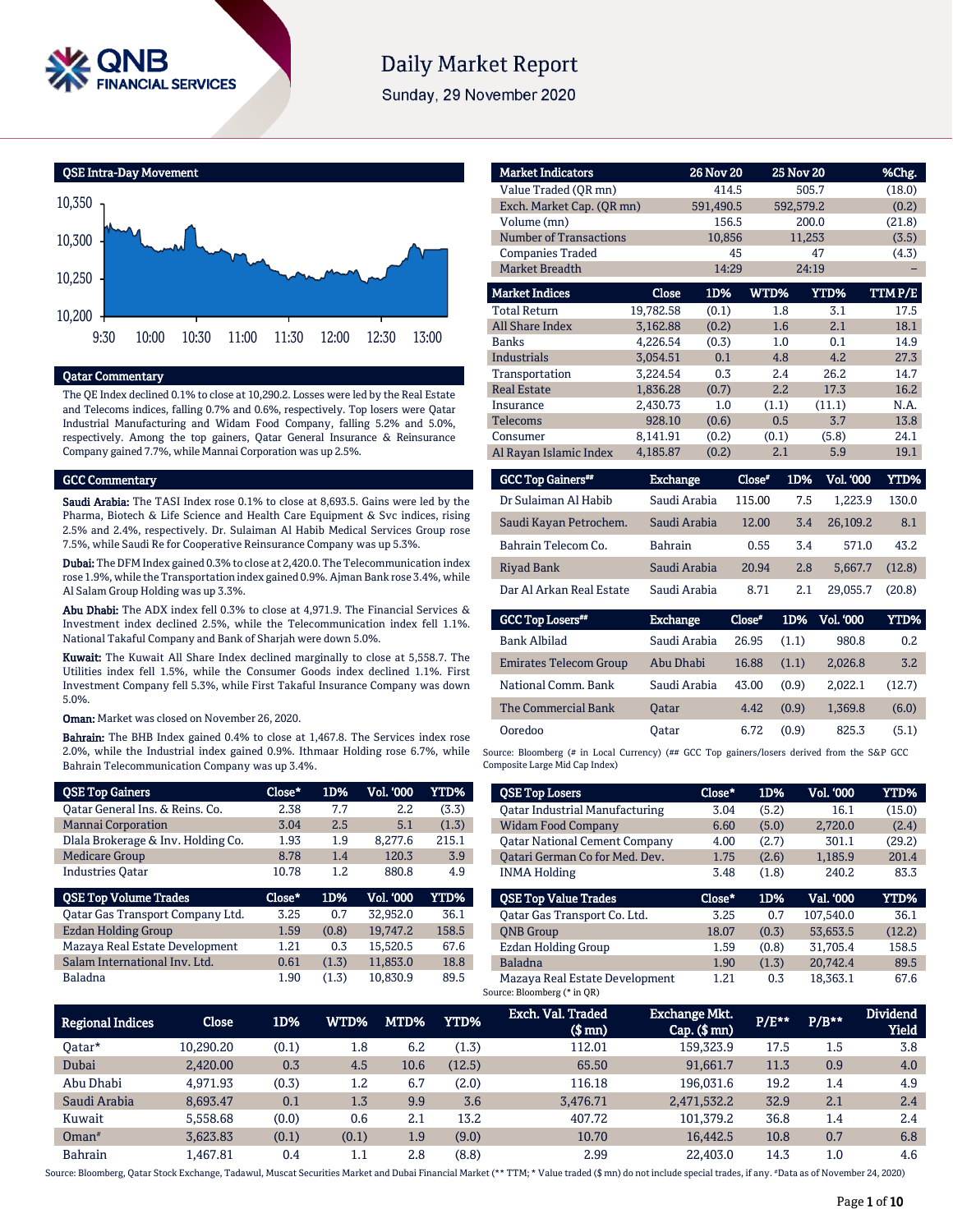### Qatar Market Commentary

- The QE Index declined 0.1% to close at 10,290.2. The Real Estate and Telecoms indices led the losses. The index fell on the back of selling pressure from Qatari shareholders despite buying support from GCC, Arab and Foreign shareholders.
- Qatar Industrial Manufacturing and Widam Food Company were the top losers, falling 5.2% and 5.0%, respectively. Among the top gainers, Qatar General Insurance & Reinsurance Company gained 7.7%, while Mannai Corporation was up 2.5%.
- Volume of shares traded on Thursday fell by 21.8% to 156.5mn from 200.0mn on Wednesday. Further, as compared to the 30-day moving average of 234.4mn, volume for the day was 33.2% lower. Qatar Gas Transport Company Ltd. and Ezdan Holding Group were the most active stocks, contributing 21.1% and 12.6% to the total volume, respectively.

| <b>Overall Activity</b>        | Buy %* | Sell %* | Net (QR)         |
|--------------------------------|--------|---------|------------------|
| Oatari Individuals             | 39.22% | 37.30%  | 7,966,493.8      |
| <b>Oatari Institutions</b>     | 11.89% | 18.61%  | (27, 844, 572.5) |
| Oatari                         | 51.11% | 55.91%  | (19,878,078.7)   |
| <b>GCC</b> Individuals         | 1.22%  | 0.62%   | 2,493,604.1      |
| <b>GCC</b> Institutions        | 3.32%  | 2.73%   | 2,446,682.1      |
| <b>GCC</b>                     | 4.54%  | 3.35%   | 4,940,286.1      |
| Arab Individuals               | 10.07% | 9.01%   | 4,401,750.0      |
| Arab                           | 10.07% | 9.01%   | 4,401,750.0      |
| Foreigners Individuals         | 2.80%  | 2.78%   | 81,377.2         |
| <b>Foreigners Institutions</b> | 31.47% | 28.94%  | 10,454,665.3     |
| <b>Foreigners</b>              | 34.27% | 31.73%  | 10,536,042.6     |

Source: Qatar Stock Exchange (\*as a % of traded value)

# Ratings and Global Economic Data

#### Ratings Updates

| <b>Company</b>           | Agency,        | Market    | Type*             | <b>Old Rating</b>        | <b>New Rating</b> | <b>Rating Change</b> | <b>Outlook</b>  | <b>Outlook Change</b> |
|--------------------------|----------------|-----------|-------------------|--------------------------|-------------------|----------------------|-----------------|-----------------------|
| First Abu Dhabi<br>Bank  | <b>R&amp;I</b> | Abu Dhabi | IR                | AA-                      | AA-               | -                    | Stable          | -                     |
| Kuwait<br>Investment Co. | Moody's        | Kuwait    | LTR/LT-<br>CFR/PD | $\overline{\phantom{0}}$ | Ba2/Ba2/Ba2       | -                    | <b>Negative</b> | -                     |

Source: News reports, Bloomberg (\* IR – Issuer Rating, LT – Long Term, LTR – Long Term Rating, CFR – Corp. Family Rating, PD – Probability of Default)

#### Global Economic Data

| <b>Date</b> | <b>Market</b> | Source                                              | <b>Indicator</b>               | Period     | Actual   | <b>Consensus</b>         | <b>Previous</b> |
|-------------|---------------|-----------------------------------------------------|--------------------------------|------------|----------|--------------------------|-----------------|
| 11/26       | EU            | European Central Bank                               | M3 Money Supply YoY            | <b>Oct</b> | 10.5%    | 10.3%                    | 10.4%           |
| 11/27       | <b>EU</b>     | <b>European Commission</b>                          | Consumer Confidence            | <b>Nov</b> | $-17.6$  | $\overline{\phantom{0}}$ | $-17.6$         |
| 11/26       | Germany       | <b>GfK AG</b>                                       | <b>GfK Consumer Confidence</b> | Dec        | $-6.7$   | $-4.9$                   | $-3.2$          |
| 11/27       | France        | <b>INSEE National Statistics Office</b>             | <b>CPI MoM</b>                 | <b>Nov</b> | 0.2%     | $0.0\%$                  | 0.0%            |
| 11/27       | France        | <b>INSEE National Statistics Office</b>             | <b>CPI YoY</b>                 | Nov        | 0.2%     | 0.1%                     | $0.0\%$         |
| 11/27       | France        | <b>INSEE National Statistics Office</b>             | PPI MoM                        | <b>Oct</b> | 0.1%     | -                        | 0.3%            |
| 11/27       | France        | <b>INSEE National Statistics Office</b>             | PPI YoY                        | Oct        | $-2.0\%$ | -                        | $-2.3%$         |
| 11/27       | France        | <b>INSEE National Statistics Office</b>             | GDP OoO                        | 302020     | 18.7%    | 18.2%                    | 18.2%           |
| 11/27       | France        | <b>INSEE National Statistics Office</b>             | <b>GDP YoY</b>                 | 302020     | $-3.9\%$ | $-4.3%$                  | $-4.3%$         |
| 11/27       | Japan         | <b>Statistics Bureau of Japan</b>                   | <b>Tokyo CPI YoY</b>           | <b>Nov</b> | $-0.7%$  | $-0.5%$                  | $-0.3%$         |
| 11/27       | India         | Ministry of Statistics and Programme Implementation | <b>GDP YoY</b>                 | 302020     | $-7.5%$  | $-8.2%$                  | $-23.9%$        |
| 11/27       | India         | Ministry of Statistics and Programme Implementation | <b>GVA YoY</b>                 | 302020     | $-7.0%$  | $-7.7%$                  | $-22.8%$        |

Source: Bloomberg (s.a. = seasonally adjusted; n.s.a. = non-seasonally adjusted; w.d.a. = working day adjusted)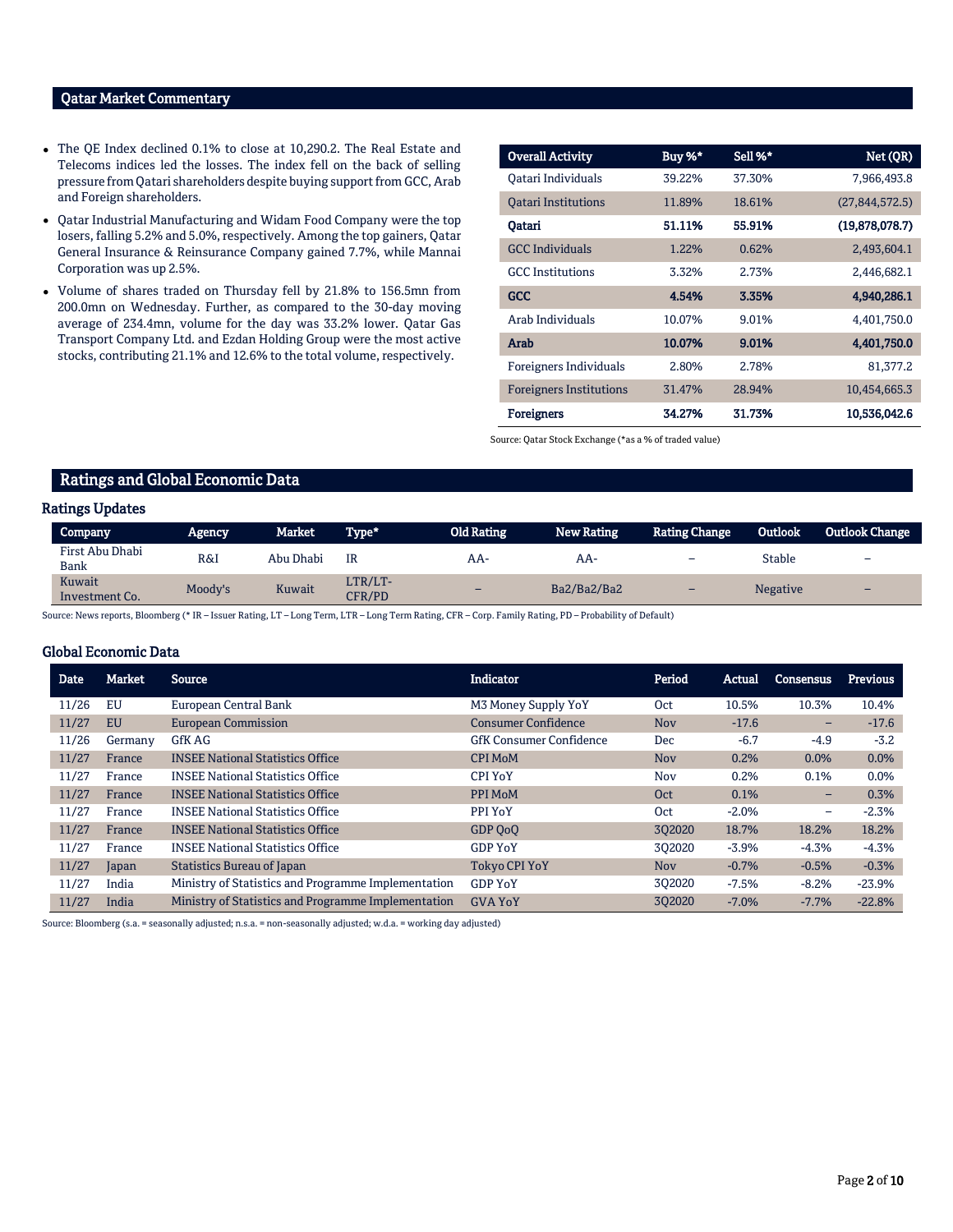# News

### Qatar

- QIIK's lending portfolio 'very well diversified', says CEO Qatar International Islamic Bank's (QIIK) lending portfolio is very well diversified, focusing on all key segments such as retail, small businesses and large corporate, according to QIIK's CEO, Abdulbasit Ahmed Al-Shaibei. Al-Shaibei said in an interview with Gulf Times, "We focus significantly on IT systems and risk mitigation. In 2021, we will continue investing in technology, risk mitigation and human resources. QIIK would continue to spruce up its nation-wide network, giving a uniform look to all its branches. That said, we want to discourage our customers to come to the branch – unless of course, there is a pressing need. We do this by providing everything through digitalization, alterative channels. When there is an actual requirement, customers may have come to our branches. We understand that." Asked whether QIIK plans to raise any debts in 2021, Al-Shaibei said, "We have some maturity next year in terms of Sukuk – because according to our equity base, we reached the maximum in terms of Sukuk issuances. But now with some Sukuks maturing next year, we will have to decide whether to replace or close them. We are waiting for the market and liquidity conditions to emerge – no decision have been taken as yet." Referring to QIIK's joint venture bank in the Kingdom of Morocco- Umnia, Al-Shaibei said, "Definitely, Morocco has slowed down – like every other country, because of COVID-19. But in general, Umnia Bank is working according to the initial business module. It was a tough year for the JV bank - but we are expecting it to reach a breakeven point - a year from now." (Gulf-Times.com)
- Qatar registers about 10% MoM expansions in trade surplus to QR7.05bn in October – A robust growth in exports to Asian countries helped Qatar register about 10% MoM expansion in trade surplus to QR7.05bn in October this year, according to official statistics. The country's merchandise trade surplus, however, witnessed a 39.6% fall YoY this October, according to the figures released by the Planning and Statistics Authority (PSA). The Asian region accounted for about 66% of Qatar's exports with India, Japan and China occupying the first three slots; while the imports came from diversified geographies. In October 2020, total exports of goods (including exports of goods of domestic origin and re-exports) were QR15.3bn, showing more than 14% surge on a monthly basis but declined 23.5% on yearly basis. On a monthly basis, the exports of petroleum gases and other gaseous hydrocarbons rose 18.5% to QR9.73bn, crude by 11.5% to QR2.09bn and other non-specified commodities by 8.3% to QR2.18bn; while those of non-crude plummeted 39.1% QR0.5b2n in October 2020. The exports of petroleum gases and other gaseous hydrocarbons shrank 18.1% YoY, non-crude by 62.4%, crude by 39.6% and other commodities by 12.4%. Petroleum gases constituted 67% of the exports of domestic products compared to 62% a year ago period, crude 14% (18%), non-crude 4% (7%) and other commodities 15% (13%). The country's re-exports amounted to QR0.8bn in October 2020, which shot up 65.6% on a monthly basis; even as it declined 2.3% YoY. Qatar's total imports (valued at cost insurance and freight)

amounted to QR8.27bn, which showed a 18.3% surge MoM; but fell 1% YoY in the review period. (Gulf-Times.com)

- Ooredoo enhances productivity at QBC with smart fleet management – Ooredoo announced that Qatar Building Company (QBC) had seen strong success on transforming its vehicle operations with the Ooredoo Fleet Management solution powered by the Internet of Things, with the rollout to 1,000 vehicles started last year. Founded in 1971, QBC is one of Qatar's longest-standing and most innovative construction companies. With QBC's work ramping up amid the wide range of megaprojects boosted by Qatar National Vision 2030, the company faced challenges in keeping track of its fleet of more than 1,000 vehicles – costing it time and money, Ooredoo said in a press statement. In response, over the past year, QBC has rolled out the Ooredoo Fleet Management solution across its different types of fleet vehicles. Qatar Building Company now automatically re-routes drivers when needed to avoid delays, has real-time visibility of vehicle resources at any time, and can even increase safety by avoiding situations such as sharp turns or speeding. (Gulf-Times.com)
- Qatar Chamber panel reviews controls to limit cases of bounced cheques – Qatar Chamber's Banking and Investment Committee recently held a meeting to discuss the newly-issued instructions and controls by the Qatar Central Bank (QCB) to limit the cases of bounced cheques, as well as the expected effects of these instructions on economic activity. During the meeting, which was presided over by Qatar Chamber's board member, Nasser Sulaiman Al-Haidar, the committee members welcomed the procedures that aim to address the issue of bounced cheques. The meeting also discussed preventing the issuance of new cheque books for individuals and companies that issued bounced cheques, as issuing new cheque books is related to the payment of bounced cheques in accordance with QCB's instructions. The discussion also touched on the effect of suspending the accounts of companies that issued bounced cheques, as well as the bank's refusal to issue cheque books until the concerned party has settled the cheques. The committee urged businessmen to be careful in signing cheques and not to issue any cheque until making sure that there is sufficient account balance. The committee stressed that the QCB's decision is sound and will serve the national economy, and that it prevents any problems between customers and businessmen in the future. (Gulf-Times.com)
- Weekly property sales cap QR1bn, says Ezdan report A remarkable rise was monitored in the weekly property sale activity as reflected in the bulletin released by the Real Estate Registration Department, which recorded total gains of QR1.02bn from property sale activity, according to the Ezdan Real Estate (Ezdan) report. Building sale deals have controlled the sale activity, forming the chunk of total volume generating as much as QR580.2mn, or 56.8% of total property sale, while vacant lands of all kinds made a QR441mn net value, or 43.2%, said the report. The breakdown of the weekly property sale activity from November 15 to 19, 2020 showed that the deals made a total value of QR1.02bn divided into the municipalities of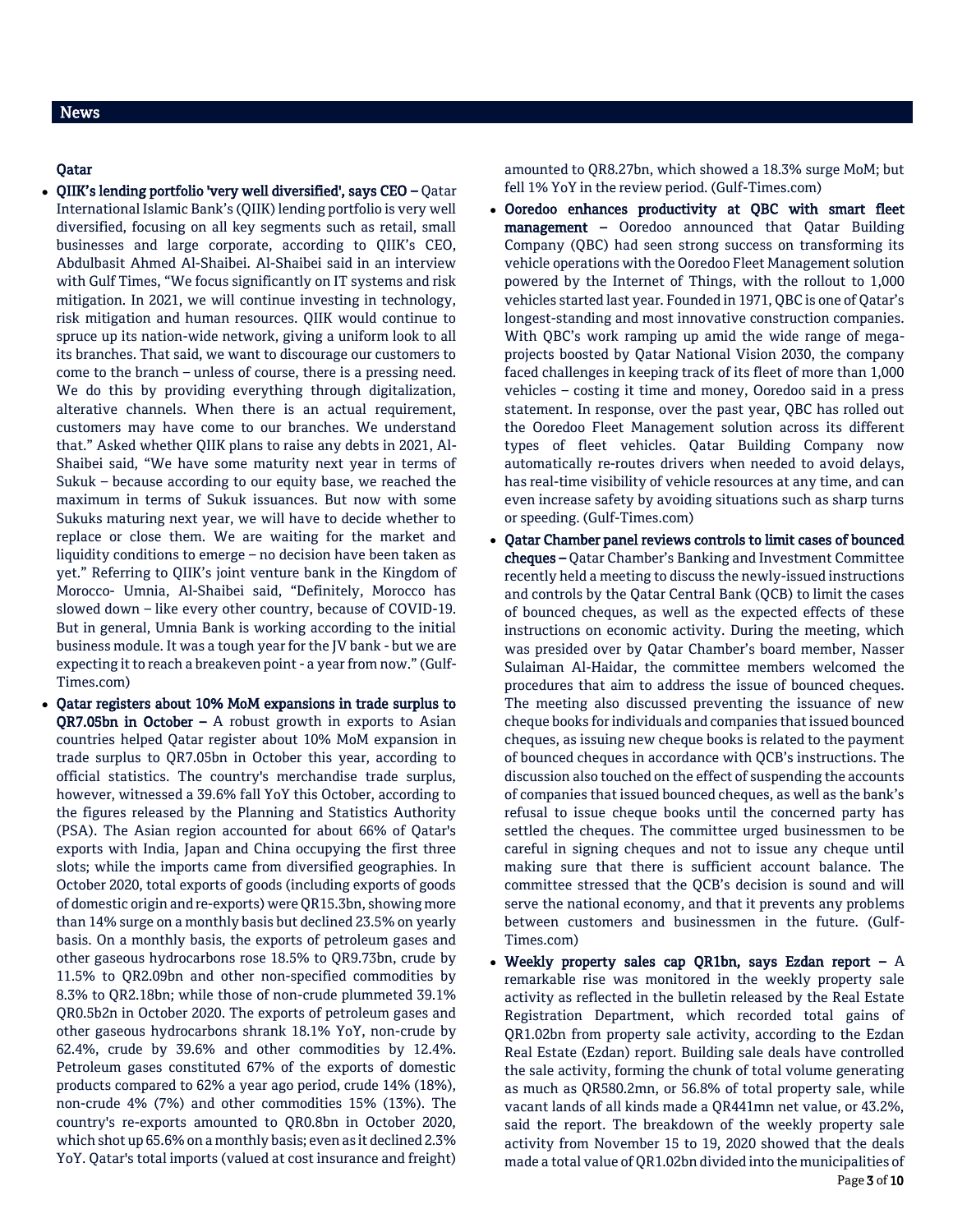Umm Salal, Al Khor, Al Thakhira, Al Doha, Al Rayyan, Al Shamal, Al Daayen, and Al Wakrah, which included vacant lands, residences, multi-use buildings, mixed-use space and residential buildings. Doha municipality has seen the highest deal in terms of value by selling a residential tower in The Pearl at a value of QR356mn. The tower spans over an area of 6,443 square meters and sold at QR55,254 per square foot. (Gulf-Times.com)

- Automatic entry permits' for residents from today The Government Communications Office (GCO) has announced that residents who are currently in Qatar, and wish to travel and return to the country, will automatically receive an Exceptional Entry Permit upon departure with effect from Sunday, November 29. Also, the quarantine period will be one week only after arrival in the country, irrespective of where a person is coming from, according to a statement issued by the GCO. The statement noted that in continuation of the gradual lifting of restrictions imposed in Qatar as a result of the COVID-19 pandemic, and based on public health indicators in the country and around the world, as well as on Qatar's travel policy announced previously. (Gulf-Times.com)
- Qatar, Turkey enhance cooperation with several pacts; Qatar inks deal for minority stake in Turkish stock exchange – Sixth meeting of Qatar-Turkey Supreme Strategic Committee reviews the outcomes of previous meetings and ways to enhance the committee's work. Memorandum to purchase a stake in Istinye Park shopping centre signed. MoU between Qatar Investment Authority and Altin Halic of Turkey on potential joint investment in the Golden Horn project signed. Agreements to purchase a stake in Borsa Istanbul, selling and purchase of Ortadogu Antalya port between Global Liman and QTerminals concluded. Qatar Free Zones Authority and the Turkish Ministry of Trade sign MoU on cooperation in the free zones. Qatar Investment Authority signed a memorandum of understanding with its Turkish counterpart known as TWF to purchase a 10% stake in Borsa Istanbul AS. The agreement for a minority stake in the company that runs the main Turkish stock exchange, for an undisclosed amount, was unveiled at a ceremony at the presidential palace in Turkey's capital Ankara. The Gulf state also signed another preliminary deal to invest in a multibillion dollar port project in Istanbul and finalized an earlier agreement to buy a stake in Istinye Park, one of Istanbul's largest shopping mall that's popular among tourists from the Middle East. The deals and the fanfare surrounding their signing highlight the growing alliance between the two countries since a coup attempt against Erdogan in 2016. The agreement on Borsa Istanbul, if finalized, would reduce the Turkish sovereign wealth fund's stake in the company to 80.6%. The stake sale comes around a year after TWF purchased EBRD's 10% stake in the bourse. (Peninsula Qatar, Bloomberg)
- Al-Jaida: New investment avenues opening up in Qatar on COVID-19 handling success – Doha's excellent handling of the COVID-19 pandemic has made the business ecosystem further lucrative with new avenues of investments opening up for investors, according to the top official of the Qatar Financial Centre (QFC). "We have seen increasing level of interests from foreign investors looking to enter market that offer diverse opportunities with low levels of unforeseen risks," QFC

Authority's Chief Executive, Yousuf Mohamed Al-Jaida told a webinar on 'Strategic Risk Management – Factors to Consider When Investing in and out of Qatar'. Having absorbed several shocks, including a series of fluctuations in global oil prices over the past decade and the ongoing pandemic; he said the country's institutions have become resilient to guarantee conducive environment for the business growth. In this regard, he cited that several global institutions such as the International Monetary Fund (IMF) and the World Bank have projected Qatar's real gross domestic product (GDP) to bounce back. In its latest World Economic Outlook, the IMF said Qatar's real GDP has been projected to rebound and grow at 2.5% in both 2021 and 2022 compared to a -4.5% change this year. (Gulf-Times.com)

 Official: Qatar is making proactive efforts to deal with repercussions of pandemic - Qatar is making proactive efforts to deal with the repercussions of the pandemic by investing in innovation, technology and science to enable urgent and effective measures to contain the virus and mitigate its impact, according to a top government official. The local private sector has a key role in overcoming the repercussions of the pandemic and seized the opportunity that the crisis offered, especially in the trade and industry sectors, to develop its storage, import and production capacity and to improve the quality of imported and locally manufactured goods, Sultan bin Rashid Al-Khater, Undersecretary of the Ministry of Commerce and Industry (MoCI), told a virtual session organized by Italy's Ministry of Foreign Affairs and International Co-operation and the Italian Institute for International Political Studies (ISPI). The MoCI, in turn, supported the State's efforts to weather the coronavirus crisis and adopted a flexible and integrated strategy aimed at protecting the private sector and providing companies with the necessary support to adapt to the current circumstances after the gradual lifting of restrictions, he said at a session themed 'Restructuring Middle East and North African Economies After COVID-19'. (Gulf-Times.com)

### International

 ECB's Lane warns against tolerating low inflation as more stimulus looms - The European Central Bank's (ECB) Chief Economist warned on Thursday that accepting "a longer phase of even lower inflation" would hurt consumption and investment as well as cementing expectations for low price growth in the future. The ECB is preparing a new stimulus package to help cushion the impact of the coronavirus pandemic. It is also reviewing the way it goes about its business, after failing to raise inflation to its target for almost a decade. Lane said that simply letting price growth undershoot the ECB's target of just under 2% was not an option. "Tolerating a longer phase of even lower inflation ... than originally envisaged would be costly and risky," Philip Lane told an academic audience via weblink. "First, it would imply a weaker recovery of consumption and investment, as a result of higher expected real interest rates. Second, it would contribute to a downward drift in inflation expectations that might become entrenched." Fellow ECB board member, Isabel Schnabel said this week the central bank should consider taking longer to raise inflation to its 2% target as its ultra-easy policy is constrained, has side effects and risks alienating the public. Under its strategic review, the ECB is expected to change its goal to 2% over an unspecified "medium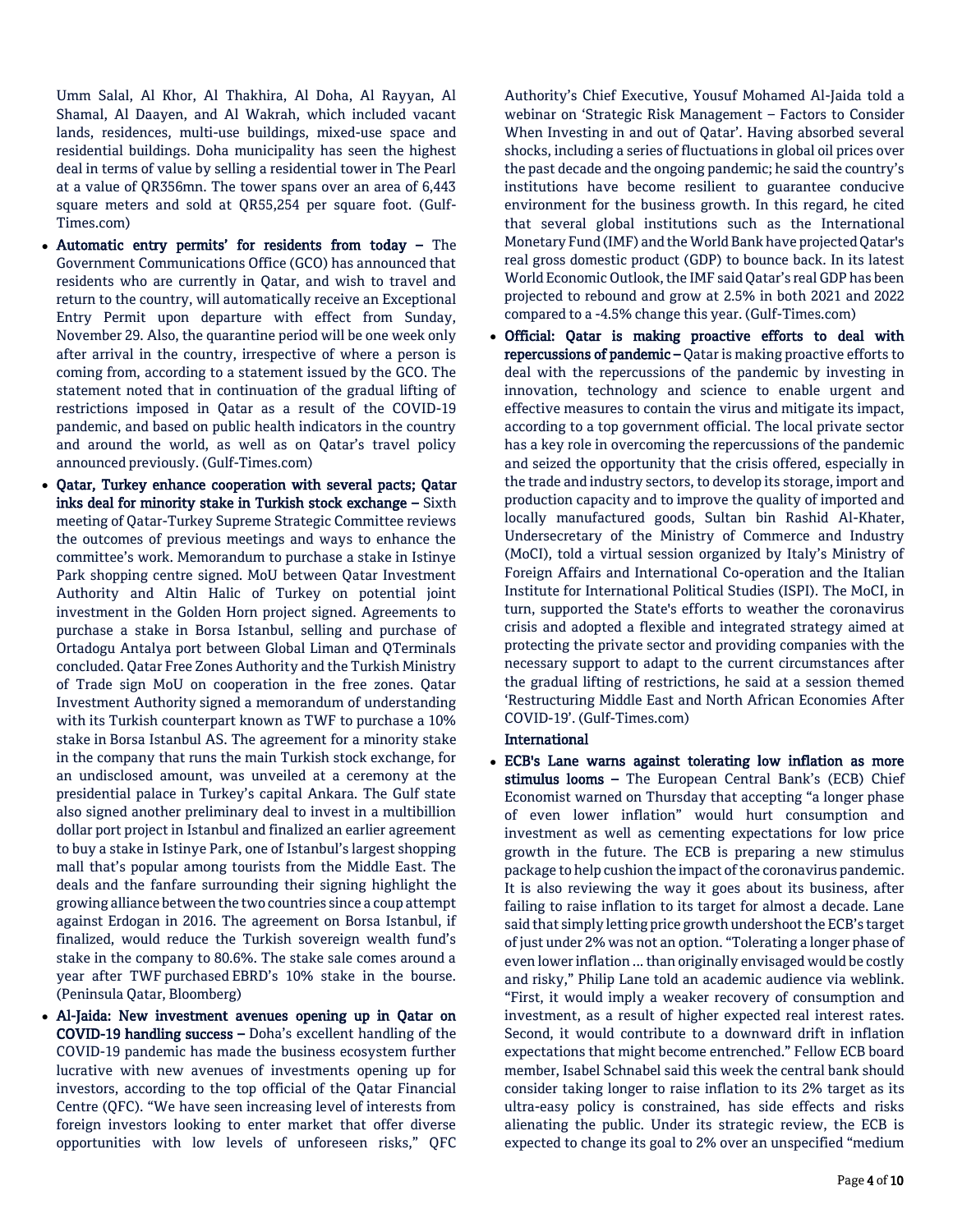term" and reaffirm its commitment to symmetry, meaning that any undershooting of the target should be taken as seriously as an overshooting. The euro zone's central bank has kept the money taps wide open for years and promised further stimulus, likely in the form of even more bond purchases and subsidized loans to banks, at its December 10 meeting. (Reuters)

- BoE's Haldane sees inflation risks as economies bounce back Bank of England (BoE) Chief Economist, Andy Haldane said inflation could rise by more than expected as progress on COVID-19 vaccines and huge amounts of stimulus raised the chances of a swift economic bounce-back. "As the economic recovery gathers pace next year, it will be important central banks remain squarely focused on their core medium-term price stability mandates," Haldane said in a speech to a University College London webinar on Saturday. Haldane has consistently sounded more upbeat than his fellow interest-rate setters about the prospects for an economic recovery in Britain after the record 25% slump triggered by the first coronavirus lockdown in the spring. The BoE's nine-member Monetary Policy Committee has stressed that it will not be in a hurry to tighten monetary policy by saying it first wanted to see clear evidence of "significant progress" to hitting its 2% inflation target sustainably. Haldane said recent news of progress with the development of COVID-19 vaccines "offers some economic light at the end of the long, dark tunnel of this year" and there could be a rapid economic recovery in Britain and globally. "Taken together with the huge amounts of policy stimulus provided this year, this will in my view leave risks to the economic outlook more evenly balanced than for some time, including risks to inflation over the medium term," he said. Britain's most recent consumer price index showed inflation at 0.7%. (Reuters)
- UK's Sunak says public finances are on "unsustainable" path British Finance Minister, Rishi Sunak said on Thursday that record public borrowing is not forecast to fall fast enough to be sustainable, the closest he has come to acknowledging that taxes will need to rise once the coronavirus pandemic is over. "(There are) record peacetime highs in borrowing and debt, and the forecasts that were set out yesterday show us on a path where that continues to be at a very elevated level, so that's not a sustainable position," Sunak told the BBC. Sunak declined to commit specifically to tax rises, saying any decision would need to wait for his annual budget statement due early next year. Previously he has said that hard choices would need to be made on the public finances after the pandemic, which has killed more than 55,000 people in Britain and led to the biggest collapse in economic activity in more than 300 years. "Once we get through this and we have more certainty about the economic outlook, we'll need to look at how we can make sure we have a strong set of public finances," he added on Thursday. Bank of England Governor, Andrew Bailey, speaking to a BBC local radio station, said Sunak was taking the right approach by spreading the financial cost of the pandemic over many years. (Reuters)
- Brexit negotiations restart in person as clock ticks down Faceto-face negotiations between Britain and the European Union (EU) over a trade deal restarted earlier on Saturday as the two sides make a last ditch attempt to reach an agreement with just five weeks to go before their current relationship ends. There is currently no call scheduled between UK Prime Minister, Boris

Johnson and EU Commission president Ursula von der Leyen, a UK source told Reuters, after the Times newspaper reported the pair would speak in the next 48 hours. The first sign of movement -- either towards a deal or that talks are crumbling - is likely to be a call between Johnson and von der Leyen. The Times also reported that the European Commission has started to "lean on" EU negotiator, Michel Barnier to reach a deal with Britain, raising hopes that an agreement could come. Barnier and Britain's negotiator David Frost are working to secure a deal before the UK's transition period with the EU ends on December 31. Both sides said on Friday that there were still big differences to overcome, as they both called for the other to compromise on the three main issues of contention - fishing, state aid and how to resolve any future disputes. (Reuters)

- Analysis: German stimulus fails to turn anxious savers into big spenders - German consumers remain gloomy ahead of the traditionally big-spending Christmas season and a temporary reduction in sales tax worth up to EUR20bn has failed to get them into shops or online -- even when companies have passed it on. The six-month cut in value-added tax from 19% to 16% was the center piece of a \$155bn stimulus package launched by Finance Minister, Olaf Scholz in June to drag Europe's biggest economy out of a pandemic-induced slump. Those measures, including cash handouts for parents and incentives to buy "green" cars, helped fuel growth of 8.5% in July-September, a big rebound from the previous quarter's unprecedented 9.8% plunge. But households remain focused on savings while many firms have used the VAT relief to shore up their battered margins rather than lowering retail prices, data and interviews show. "Even if I wanted to spend more on the things that I like such as travelling and going out, I simply can't right now due to the lockdown," Berliner Philipp von Bremen said, 42, who worked reduced hours in the film industry during the pandemic. "So I'm definitely spending less than normally." (Reuters)
- Japan's capital sees prices fall most in over eight years as COVID-19 pain persists – Core consumer prices in Tokyo suffered their biggest annual drop in more than eight years, data showed on Friday, an indication the hit to consumption from the coronavirus crisis continued to heap deflationary pressure on the economy. The data, which is considered a leading indicator of nationwide price trends, reinforces market expectations that inflation will remain distant from the Bank of Japan's 2% target for the foreseeable future. "Consumer prices will continue to hover on a weak note as any economic recovery will be moderate," Dai-ichi Life Research Institute said, which expects nationwide core consumer prices to fall 0.5% in the fiscal year ending March 2021. The core consumer price index (CPI) for Japan's capital, which includes oil products but excludes fresh food prices, fell 0.7% in November from a year earlier, government data showed, matching a median market forecast. It followed a 0.5% drop in October and marked the biggest annual drop since May 2012, underscoring the challenge policymakers face in battling headwinds to growth from COVID-19. The slump in fuel costs and the impact of a government campaign offering discounts to domestic travel weighed on Tokyo consumer prices, the data showed. (Reuters)
- Reuters poll: China's factory growth likely edged up in November – China's factory activity likely expanded at a slightly faster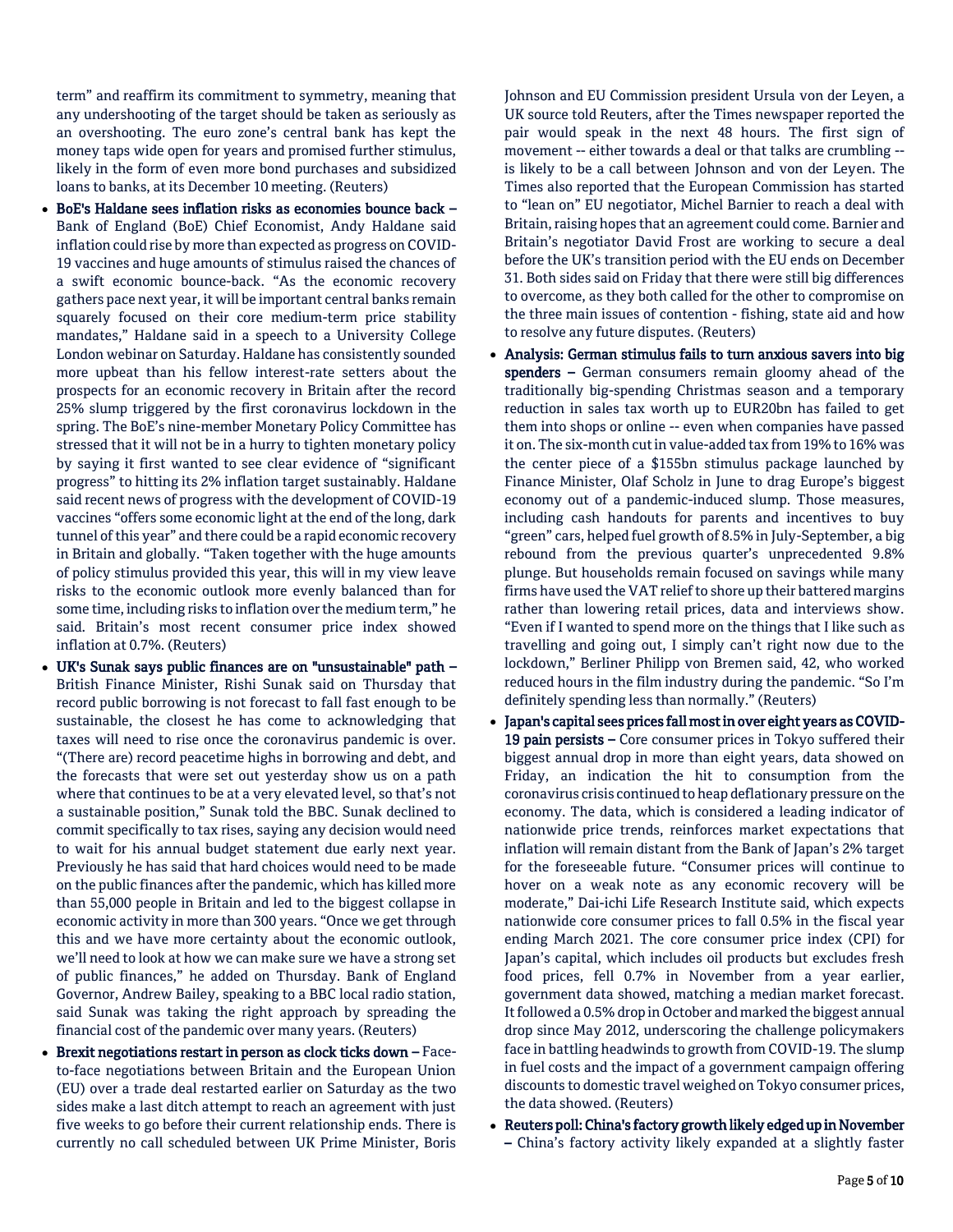pace in November, a Reuters poll showed on Friday, as the world's second-largest economy steadily recovers from the coronavirus crisis. The official manufacturing Purchasing Manager's Index (PMI) is expected to rise slightly to 51.5 in November from October's 51.4, according to the median forecast of 22 economists polled by Reuters. A reading above 50 indicates an expansion in activity on a monthly basis. China's vast industrial sector is steadily returning to the levels seen before the pandemic paralyzed huge swathes of the economy early this year. Premier Li Keqiang said on Tuesday he expects economic activity to return to a reasonable range next year. Profits at industrial firms grew in October for a sixth consecutive month and at their quickest pace since early 2017, data showed on Friday. "Overall, we believe China's economic recovery remains largely on track and maintain our real GDP growth forecast of 5.7% YoY for Q4, up from 4.9% in Q3. We firmly believe Beijing will maintain its policy stance," analysts at Nomura said in a note on Friday. The Chinese economy is expected to expand around 2% for the full year - the weakest in over three decades but still much stronger than other major economies which are still battling to contain virus infections. (Reuters)

- India's economy shrinks 7.5% YoY in July-September quarter Indian economy contracted 7.5% in the quarter to September, government data showed on Friday, showing some signs of a pick-up after the easing of pandemic restrictions that triggered a record contraction of 23.9% YoY in the previous quarter. The read-out for the September quarter was better than the 8.8% contraction forecast of analysts in a Reuters poll. (Reuters)
- India's April-October fiscal deficit tops 126.7% of full year target – India's federal fiscal deficit in the seven months to end-October stood at \$128.9bn, or 126.7% of the budgeted target for the whole fiscal year, government data showed on Friday. Net tax receipts were INR5.76tn, down 15.7% from a year ago, while total expenditure was INR16.6tn, the data showed. The deficit is predicted to exceed 8% of GDP in the 2020/21 fiscal year that ends in March 2021, economists said, from initial government estimates of 3.5%, mainly due to a sharp economic contraction triggered by the coronavirus pandemic. (Reuters)
- India's economic contraction slows as vaccines boost recovery hopes – The contraction of the Indian economy eased off in the three months to September amid signs of a pick-up in manufacturing, and economists expect a steady recovery next year if progress on coronavirus vaccines feeds consumer demand. Prime Minister, Narendra Modi expects the recent easing of farm and labor laws, along with tax incentives, to bolster manufacturing and lure more foreign investment. India's GDP in July-September quarter contracted 7.5% on year, data released by the National Statistical Office on Friday showed, compared to a decline of 23.9% in the previous three months. Analysts in a Reuters poll had forecast an 8.8% contraction in the latest period. Annual growth of 3.4% in farm sector and 0.6% in manufacturing during September quarter raised hopes of an early recovery as the government gears up to distribute coronavirus vaccines to a country with about 1.4bn people. "The Q2 GDP numbers are encouraging," Chief Economic Advisor at the ministry of finance, Krishnamurthy Subramanian said after the release of the data. (Reuters)

### Regional

- OPEC+ panel's informal online talks postponed to Sunday  $A$ panel of OPEC+, a group of leading oil producing countries, will hold informal online talks on Sunday - a day later than scheduled - prior to meetings planned for next week, a source with the knowledge of the matter told Reuters. The talks had initially been scheduled for Saturday, according to a letter seen by Reuters and the source. The source said they will be now held on Sunday. No reason for the postponement has been given. OPEC+ is debating whether to ease oil output cuts from January 1, as it previously agreed, or to continue producing at the same rate amid sluggish oil demand and the fallout from the coronavirus pandemic. The letter from the Organization of the Petroleum Exporting Countries, seen by Reuters, had initially said Russian Deputy Prime Minister Alexander Novak will attend Saturday's informal consultations of the Joint Ministerial Monitoring Committee's heads. Novak was Energy Minister until earlier this month, leading Moscow's efforts to forge close ties with OPEC and clinch the deal on output cuts. Saudi Arabia will be represented by its Energy Minister, Prince Abdulaziz bin Salman. OPEC+ will meet on November 30 and December 1 to decide output policy for next year. (Reuters)
- OPEC+ watchers expect group to delay supply boost by three months – OPEC and its allies will likely delay a supply increase planned for January by three months, according to a survey of oil analysts, traders and refiners. The 23-nation coalition that includes Russia will probably defer the 1.9mn-barrel hike when they meet next week, according to all but two of 36 respondents to the poll. Twenty-seven predicted a delay until the start of the second quarter. While crude prices have rebounded to an eightmonth high, demand in early 2021 still looks too fragile to absorb the extra barrels. At the same time, some key OPEC+ members like Iraq have signaled they're eager to ramp up sales as soon as possible. "OPEC+ will make good on its commitment to be proactive and adjust to evolving market circumstances, notably short-term economic and oil demand weakness," Head of commodity markets strategy at BNP Paribas, Harry Tchilinguirian said. "A three-month delay will allow for a consensus to be reached quickly, without too much push back from members eager to start increasing their output again." (Gulf-Times.com)
- Gulf bonds likely to set new record in 2021 amid budget squeeze – International debt sales from the six-member GCC are likely to notch another record year in 2021 as governments need to fill wider deficits and corporates look to grab money on the cheap amid low rates. The oil-rich region saw a second consecutive year of record international bonds, topping \$100bn, as issuers' finances were battered by the COVID-19 pandemic along with low oil prices, with a few issues still possible before year-end. "I think overall, the market will grow. We can easily add \$7bn-10bn more to 2020 total issuance," Head of debt capital markets for the Middle East and North Africa at Deutsche Bank, Khalid Rashid said. S&P said in July GCC government balance sheets are expected to continue to deteriorate up until 2023. Kuwait, which has not issued dollar bonds since 2017, could return to the market next year, depending on a new debt law which would allow it to raise more funds overseas and help it overcome a liquidity crunch. Chief Economist at Samba Financial Group, James Reeve estimated Saudi Arabia's financing requirements at around \$60bn next year, of which around \$18bn would be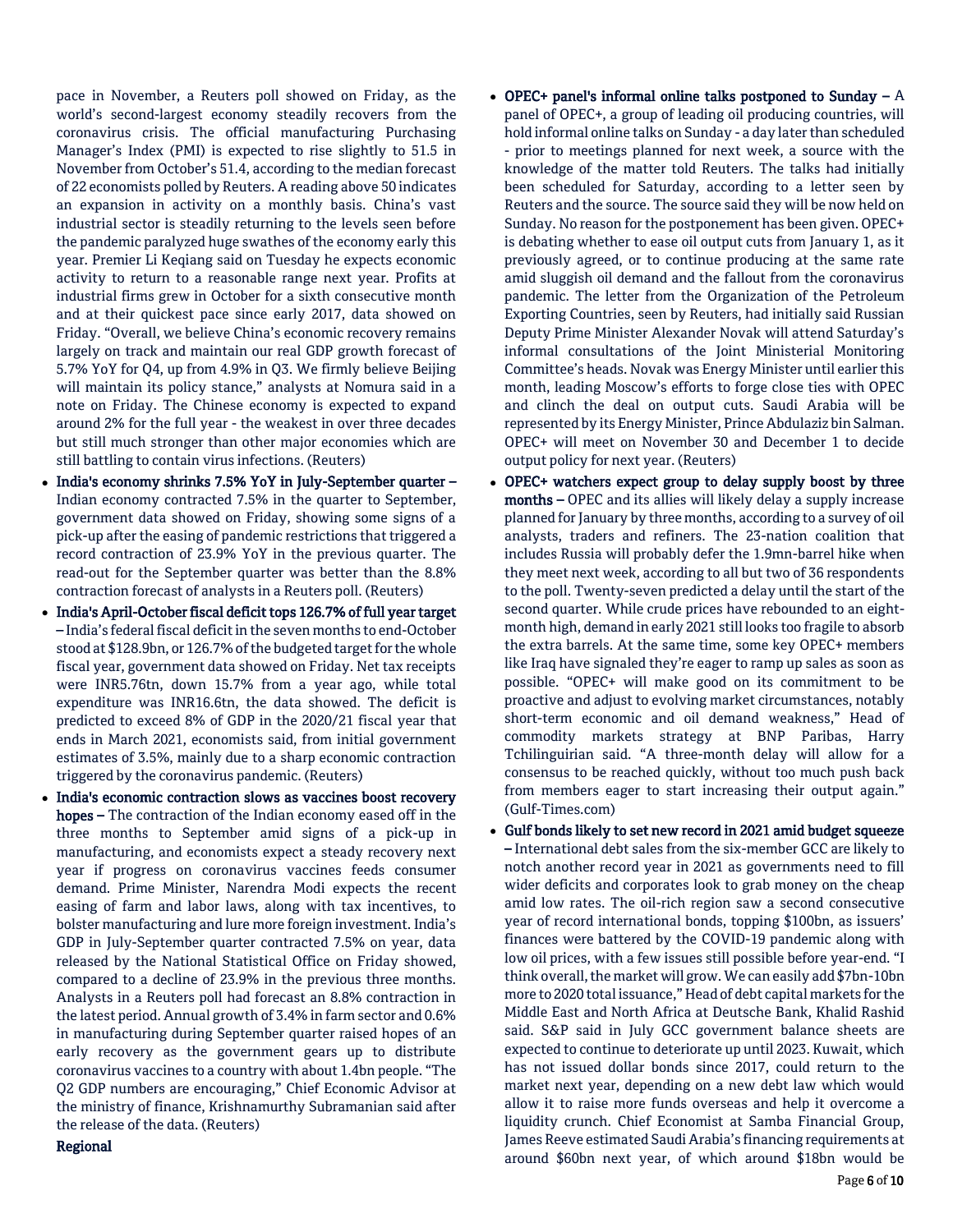covered via Eurobonds. More issuance is expected from Dubai, which in September returned to the public debt markets for the first time in six years. Bankers expect it to issue another \$2bn next year as key sectors of its economy continue to be squeezed. For sub-investment grade Bahrain and Oman, issuing debt is vital to replenish dwindling foreign reserves, though Oman may need explicit support from Gulf neighbors as investors are increasingly concerned about its worsening credit trajectory. Head of equity strategy at Tellimer, Hasnain Malik said he expects more consolidation among government-related enterprises, removing duplicated cost, and "raising of debt for the stronger business models that result from this consolidation is likely." Among corporates, a new entry could be Abu Dhabi National Oil Company (ADNOC), which received a credit rating last year, a banker said. (Reuters)

- BP to invest more in Middle East's 'world-leading' oil fields BP said it will invest more money in Middle Eastern oil and naturalgas fields even as it transitions to renewable energy and tries to lower emissions. The company is a major producer in countries such as Iraq, where it operates the world's third-largest oil field of Rumaila, the UAE and Oman. It is focusing on their low-cost oil, while also boosting output of gas, according to BP's Senior Vice President for the Middle East, Stephen Willis. "We will continue to invest in these," Willis said, without specifying how much BP planned to spend. Deposits in Iraq, the UAE Emirate of Abu Dhabi and Oman have "world-leading operating cost, capital cost and production efficiency performance." (Bloomberg)
- Saudi Arabia raises SR795mn from Sukuk offering Saudi Arabia raised SR795mn from its local Sukuk offering in November, State-run SPA said. The first tranche was for SR200mn, second tranche of SR595mn. (Bloomberg)
- Saudi Arabia broadens Central Bank's mandate to promote growth – The Saudi Central Bank updated its mandate to include supporting economic growth as one of its prime objectives, formally changing its fundamental operating principles for the first time in more than 60 years, Vice-Governor, Ayman Alsayari said. "Including support of economic growth as an explicit element in the central bank's mandate is meant to cover evolving variables such as financial innovation, which has the potential to foster economic growth if steered in the appropriate direction," Alsayari said in a written response to questions from Bloomberg on Thursday. The central bank's new charter also reflects "changes in the financial sector and new types of risk," he said. The bank now reports directly to the king under the new charter, a move intended to "make its independent status clearer and more explicit," he said. (Bloomberg)
- Saudi, Abu Dhabi wealth funds team up on Egyptian drug maker deal – Two of the biggest sovereign wealth funds in the Middle East are exploring a joint bid for an Egyptian pharmaceutical company, a deal that could mark the beginning of wider coinvestment plans between the two state-controlled firms, people familiar with the matter said. Saudi Arabia's Public Investment Fund and ADQ, formerly known as Abu Dhabi Development Holding Co., are weighing the purchase of Bausch Health Cos.'s Cairo-based drug unit, sources said. In addition, the two funds have held talks to work closely on other transactions in areas

such as food security, health care and industrials, sources said. (Bloomberg)

- Russia, Saudis convene informal OPEC+ talks on November 28 Russia's Deputy PM, Alexander Novak and Saudi Energy Minister, Abdulaziz bin Salman will host informal talks on November 28 between OPEC+ ministers who oversee the group's production cuts deal, according to a letter seen by Bloomberg, in last-minute preparations for a full meeting of the cartel on November 30-December 1. Ministers from the Joint Ministerial Monitoring Committee, which includes Algeria, Kazakhstan, Iraq, Nigeria and the UAE, were all invited, according to the letter dated November 25. (Bloomberg)
- S&P affirms Saudi Electric 'A-' ratings; outlook Stable Saudi Arabia's Electricity & Cogeneration Regulatory Authority (ECRA) announced significant reforms in the power sector such that Saudi Electric Co. (SEC) will now operate with a regulated asset base (RAB) model and an effective 100% cost pass-through model. In addition, the Ministry of Finance (MOF) restructured SEC's government payables (including interest free loans, fuel liabilities, and dividend liabilities) into a shareholder instrument of SR167.9bn held by the MOF, which S&P treats as equity. Based on the improved business and financial risk profile, S&P has revised upward our stand-alone credit profile assessment for SEC to 'bbb-' from 'bb-'. S&P views the implementation of an unrestricted and uncapped balancing account, which covers shortfalls in annual revenue, as more comprehensive than RAB models in other jurisdictions. In S&P's view, extraordinary government support could be provided to SEC either within or outside of the new regulatory framework. S&P therefore continues to consider government support as almost certain to be provided to SEC if needed. S&P is affirming 'A-' rating on SEC and its rated instruments, which mirrors that on Saudi Arabia. The outlook is stable. S&P continues to equalize our rating on SEC with that on Saudi Arabia as we expect continued extraordinary support and involvement an addition to regulatory reforms. This is based on our opinion that the Saudi Arabian government would almost certainly provide timely and sufficient extraordinary support to SEC in the event of financial distress. The introduction of the regulatory reforms does not change our view of support, because, while earlier ongoing and extraordinary state support was provided as needed using various means (including interest-free loans, dividend waivers, assumption of liabilities by the government), now the parameters of financial support are more clearly defined via the framework. The unrestricted and uncapped balancing account provides a clear mechanism for ongoing and, if needed, extraordinary government support. Furthermore, S&P believes that the government can still provide extraordinary support over and above the framework if required. Our assessment of the government's likelihood of support is based on SEC's: Critical role in providing essential power generation, transmission, and distribution services in Saudi Arabia and its central role in meeting the government's key economic and social objectives. Integral link with the government, which maintains very tight control over SEC's strategy. Furthermore, under the new regulatory framework, SEC will be compensated for shortfalls in annual revenue by the unrestricted and uncapped balancing fund. Any financial distress caused to the company by events not met under the RAB model, would, S&P believes, also be met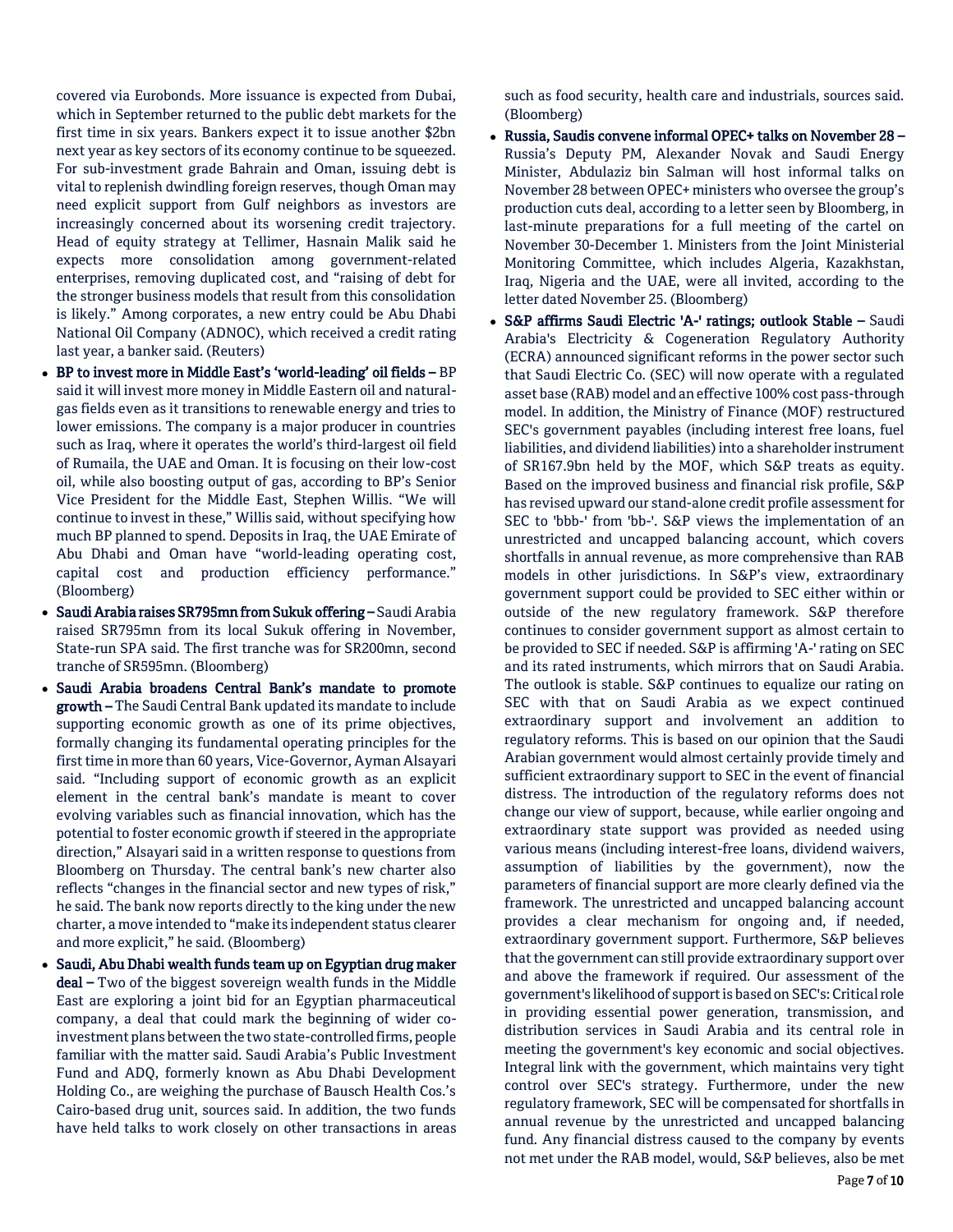by the government. S&P views are supported by a track record of SEC receiving significant financial support in the past. The new regulatory environment in Saudi Arabia is more predictable and transparent, leading S&P to revise upward the business risk profile to satisfactory from fair. (Bloomberg)

- UAE to grant citizens \$2bn in homes, land, mortgages Abu Dhabi's government is granting \$2bn in homes, land parcels and mortgage loans to more than 6,100 citizens in the United Arab Emirates ahead of the country's National Day on December 2, the Abu Dhabi Media Office reported on Saturday. The government will also exempt some retirees and families of deceased citizens from mortgage repayments, the media office said. Citizens make up a small minority of the UAE's predominately expatriate population. Many have suffered from the impact of the coronavirus pandemic and oil price collapse has wreaked havoc on the country's economy. (Bloomberg)
- UAE banks' assets up 7.6% at \$885bln Total assets of banks operating in the UAE increased by 7.6% YoY at the end of September and 2% QoQ to AED3.253tn, the Central Bank of the UAE (CBUAE) said. The apex bank's report said combined gross credit of the banks rose by 4.9% YoY and 0.8% QoQ, reaching AED1.805tn at the end of September. The report, which has examined the monetary and banking activities as well as developments in the UAE financial markets during the third quarter of 2020, also reviewed ratios of annual change over the period from September 2019 to September 2020. Total deposits of resident and non-resident customers with banks operating in the UAE rose by 2.2% QoQ, reaching AED1.907tn at the end of the third quarter. (Zawya)
- Dubai gets Arab Gulf's first, and perhaps last, coal power plant The UAE is set to become the first Arab Gulf country to generate electricity from coal. As governments increasingly turn to cleaner fuels and the price of renewable energy falls, it may also be the last. Dubai is starting up the \$3.4bn Hassyan coal plant, with capacity being increased from an initial 600 mega-watts to 2,400 by 2023. Japan's Jera Co. will supply coal under a long-term agreement with Acwa Power of Saudi Arabia, which is developing the plant. (Bloomberg)
- ADNOC awards \$519mn contract to CNPC unit for 3D Seismic survey – ADNOC awards the contract to BGP Inc., a unit of China National Petroleum Co. worth \$519mn, to expand the 3D onshore and offshore seismic survey currently taking place in the oil-rich emirate. Contract brings the total area to be covered by the survey up to 85,000 square kilometers and increases scope to capture coastal areas, islands and shallow water. Seismic survey supported discovery of conventional oil and gas reserves and the unconventional gas resources. (Bloomberg)
- UAE's Al Dahra, Israel's Watergen sign strategic partnership on water security – Abu Dhabi-headquartered Al Dahra Agricultural Company and Israel's Watergen have signed a strategic partnership in the field of water security, UAE news agency WAM said. Since the UAE and Israel agreed to establish formal ties in August, several agreements have been signed between companies in the two countries, particularly in the fields of technology and agriculture. Al Dahra and Watergen agreed to establish a permanent center in Abu Dhabi to produce and distribute machinery for producing water for drinking and irrigation in the region. "The agreement aims to build a strategic

partnership between the two sides to provide water from the air and add a renewable source of clean water suitable for human and agricultural consumption," WAM said. (Reuters)

- JinkoSolar sells stake in Abu Dhabi Sweihan Power Station -JinkoSolar Holding Co. Ltd. said its wholly-owned subsidiary JinkoSolar Sweihan (HK) Ltd. has signed a share and debt purchase agreement with Jinko Power (HK) Co. Ltd., an indirectly wholly-owned subsidiary of Jinko Power Technology Co. Ltd. Pursuant to the agreement, Sweihan HK will sell its 50% equity interest in Sweihan Solar Holding Co. Ltd. to Jinko HK. Sweihan Holding holds a 40% equity interest in Sweihan PV Power Company, the operating entity of a 1,200 MW photovoltaic power plant in Abu Dhabi. Upon completion of the deal, Jinko HK will indirectly hold a 20% equity interest in the project company. Closing of deal is subject to approvals by Emirates Water and Electricity Company, other shareholders of Sweihan Holding and the project company, and the project finance lenders. (Bloomberg)
- Moody's assigns Ba2 corporate family rating to Kuwait Investment Company; outlook changed to negative – Moody's Investors Service has assigned a Ba2 corporate family rating (CFR) and Ba2-PD probability of default rating to Kuwait Investment Company (KIC) and concurrently withdrew KIC's Ba2 long-term issuer ratings. The outlook was changed to negative from stable. The assignment of a Ba2 corporate family rating to KIC is in line with Moody's practices for speculative grade issuers. The corporate family rating replaces the issuer rating that is typically reserved to investment grade issuers. The change does not involve a change of methodology or rating rationale. The change in the company's outlook to negative reflects Moody's view that subdued economic growth associated with the coronavirus pandemic and lower oil prices will continue to depress KIC's financial performance over the next 12 to 18 months. While KIC's financial performance has substantially improved since the peak of the crisis in March 2020 thanks to market recovery, Moody's believes the firm's future revenue and profitability will remain volatile and highly sensitive to market shocks. Declines in the fair value of the company's significant investment portfolio have negatively impacted earnings, leverage metrics and capital buffers. Going forward, reduced levels of investment and fee income will likely translate in a very weak leverage ratio. As of September 2020, leverage ratio as measured by gross debt-to-EBITDA was 17x. The assignment of a Ba2 CFR primarily reflects the high probability of the Kuwaiti government's (A1, stable) support in case of need. KIC is considered a government-related issuer (GRI), recognizing (1) KIC's 76% ownership by the Kuwaiti government's sovereign wealth fund (Kuwait Investment Authority or KIA), and (2) KIA's continuous contribution to KIC through funding support and business generation. KIC's standalone credit profile reflects KIC's (1) modest asset management franchise, which lacks critical size, displays limited distribution networks and a narrow product range, resulting in low levels of recurring fee income; (2) high level of total debt/EBITDA; (3) elevated balance sheet risk associated with proprietary investments in equities, real estate and mutual funds, which are subject to market risk and price volatility. The credit profile also reflects the company's relatively profitable business model and access to low-cost deposits from government-related entities, including KIA.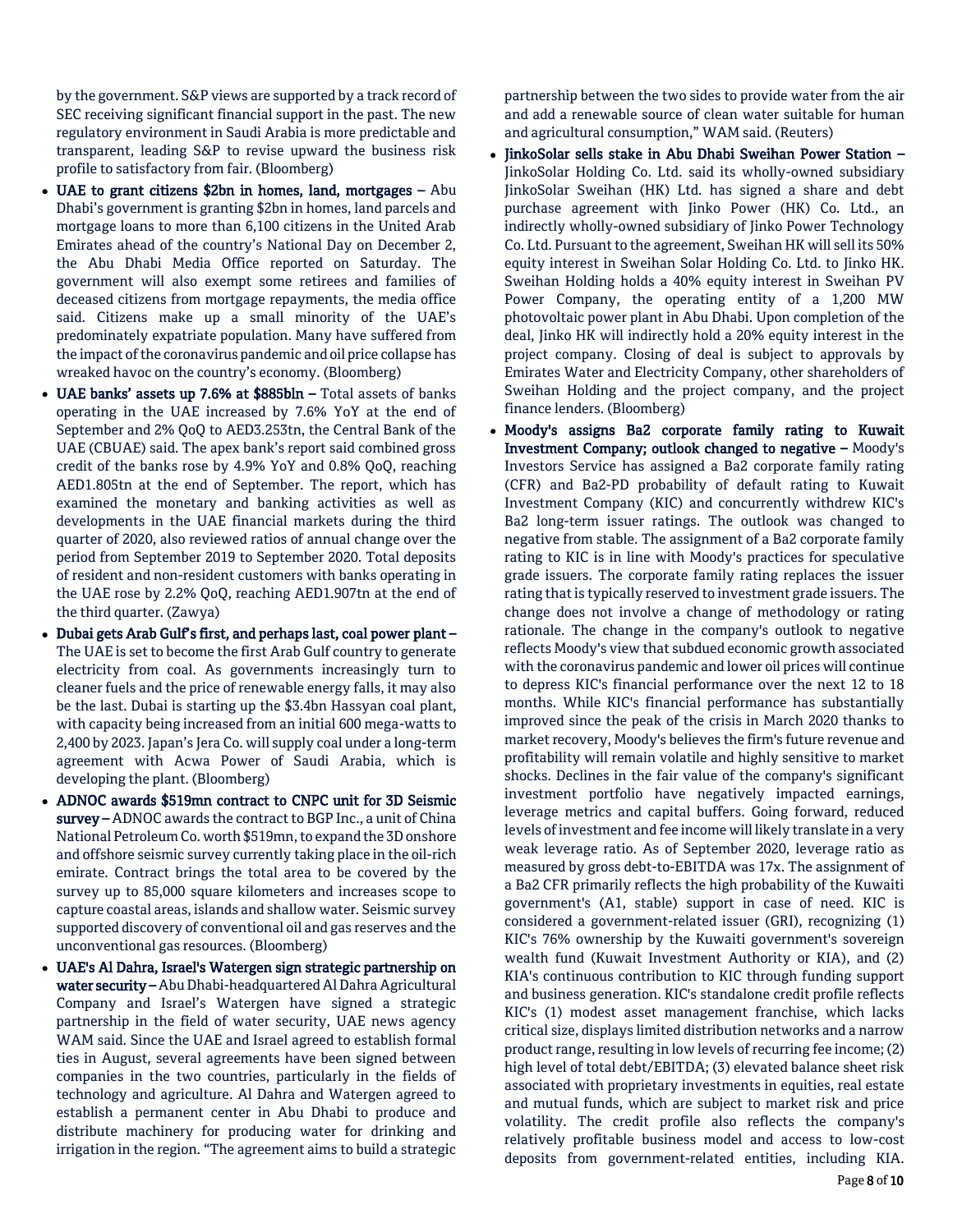However, the reliance on short term funding leads to significant contractual asset and liability maturity mismatches. The quality of KIC's revenue structure has improved in recent years but remains weak reflecting the firm's high balance-sheet exposure to market risks. This derives mainly from its KD163mn direct investment portfolio, equivalent to around 158% of the company's tangible equity as at end-September 2020. While current capital buffers remain solid at KD103mn, deterioration in market conditions prompted by the pandemic have led to significant downward adjustments to fair values and reduced these buffers from KD126mn in December 2019. The firm's net loss on financial assets and reduced fees, commission and rental income have translated into a loss before tax of KD11.8mn for the nine months that ended in September 2020. More positively, KIC's funding structure remained resilient despite its short term and concentrated nature. As of September 2020, KIC had drawn \$298mn in bank facilities and depositor lines while USD399 million remained available. In line with KIA's support, we do not expect funding lines to dry. KIC is unlikely to be upgraded while the outlook is negative. Factors that could lead to an affirmation of the rating with a stable outlook include the following: 1) a sustained reduction in debt-to-EBITDA to below 5x, 2) a further reduction in KIC's investment book, 3) a significant development of KIC's asset management franchise. Factors that could lead to a downgrade include the following: 1) a reduction in KIA's willingness to provide capital and liquidity support to KIC; 2) significant investment losses, leading to capital erosion, 3) a deposit/borrowings flight that exerts pressure on KIC's funding and liquidity profiles, 4) a decline in assets under management (AUM), which would strain the company's recurring management fee income. (Bloomberg)

- KPC offers Kuwait South Ratqa for end-December loading KPC offered 600k bbl of Kuwait South Ratqa crude for December 28- 29 loading from Mina Al-Ahmadi, according to a tender document. Cargo will be sold at a spot differential to avg DME Oman and Platts Dubai quotations. Bids are due on December 2, is valid until December 3. (Bloomberg)
- Oman sells cargo on FOB basis for December loading Oman LNG sold a cargo on an FOB basis for December 21 loading, according to traders with knowledge of the matter. Cargo sold via tender that closed on November 24. (Bloomberg)
- S&P affirms Bahrain 'B+/B' ratings; outlook Stable S&P affirmed its 'B+/B' long- and short-term foreign and local currency sovereign credit ratings on Bahrain. The outlook is stable. The transfer and convertibility assessment on Bahrain is still 'BB-'. The stable outlook indicates that S&P expects Bahrain to benefit from further disbursements under the \$10bn GCC support package, and that its neighbors would likely provide additional further extraordinary support, if required. S&P expects the government to continue implementing measures to reduce the budget deficit. In case of a downside scenario, S&P could lower the ratings over the next year if foreign currency reserves decline, reducing the government's ability to service external debt in a timely manner. S&P could also lower the ratings if the government's budgetary consolidation measures slow, increasing the debt and debt-servicing burden beyond our current expectations. The rating could also come under pressure if, contrary to our expectations, Bahrain's large banking system

suffered a loss of short-term external financing, including from nonresident deposits. In case of a upside scenario, although not likely over the next year, S&P could raise the ratings by 2023 if Bahrain's budgetary position improved significantly beyond S&P's current expectations. S&P would also consider raising the ratings if GDP per capita trend growth strengthens. Low oil prices in 2020 triggered a sharp widening in the government's fiscal deficit and a substantial increase in government debt. Bahrain's external resilience has also weakened, as the central bank's official foreign currency reserves are now significantly smaller than they were at year-end 2019. Nevertheless, S&P anticipates that the government's ongoing reforms, which are intended to reduce the deficit, should help improve fiscal flexibility over the forecast period to 2023. S&P also predicts that oil prices will be higher in 2021 and the ongoing support from other GCC sovereigns should support Bahrain's reserve position over the next year. Although S&P expects further financial support will be provided, if needed, Bahrain received no additional or accelerated support this year, even though oil prices are now well below the price that prevailed when the GCC support package was determined. S&P believes disbursements from the GCC were initially intended to cover 50% of the government's financing needs, but may not align with Bahrain's debt repayments, leaving concerns over timeliness. Bahrain's economy is relatively diversified for the region--less than 20% of the economy is dependent on oil. That said, its government revenue is dependent on hydrocarbons, with over 70% of its revenue from oil. Similar to other GCC sovereigns, Bahrain's corporate and household sectors are taxed only lightly. As a result, its budget revenue is volatile. When oil prices are low, unless the government demonstrates a willingness to sharply cut expenditure, it has relatively limited tools available to increase revenue. That said, this has been gradually changing since the introduction of value-added tax (VAT) in 2019. The government's debt burden is high and increasing. (Bloomberg)